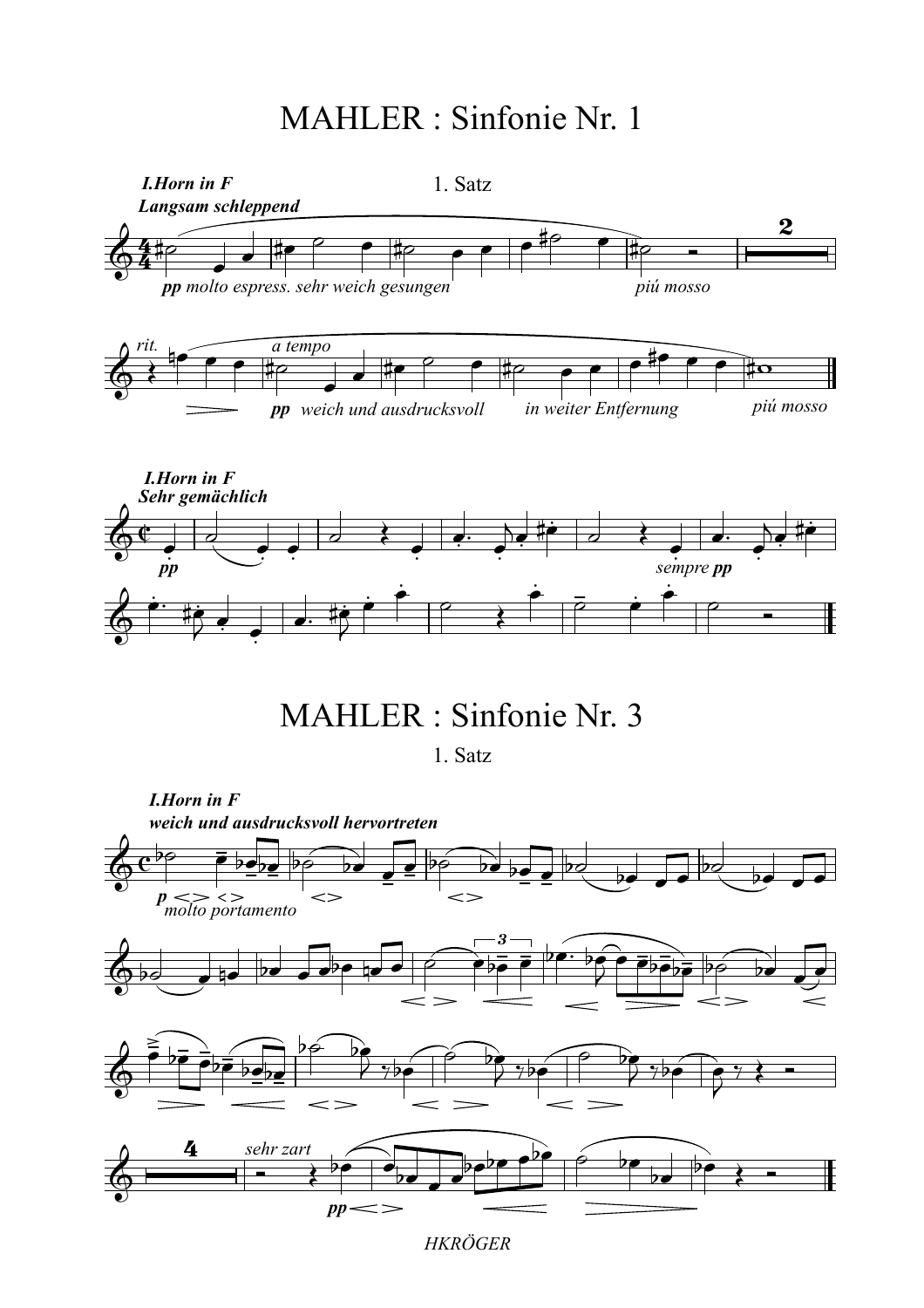

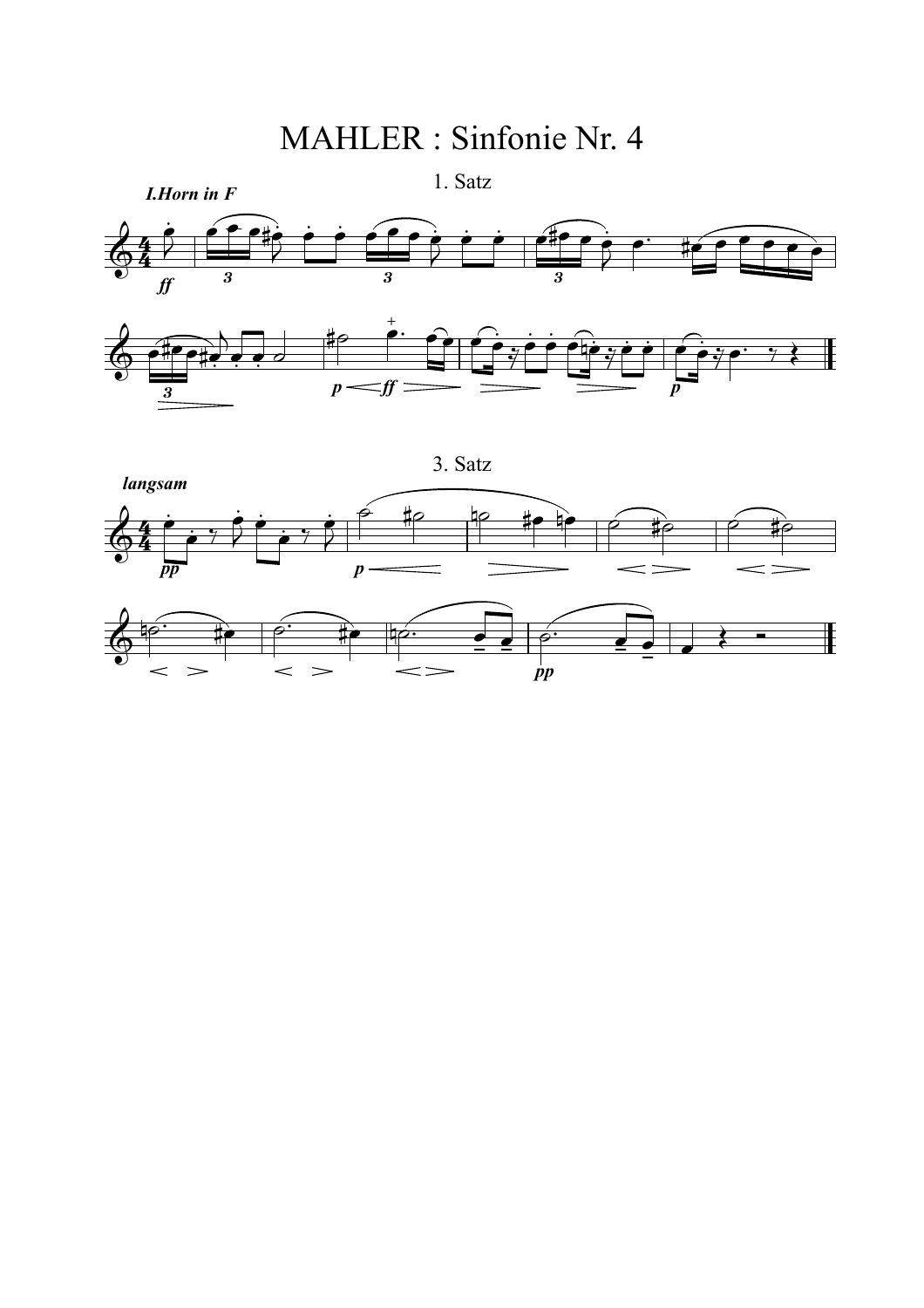3. Satz, Scherzo

*Kräftig,nicht zu schnell I.Horn in F*



*HKRÖGER*

*f*

*ff*

*fp*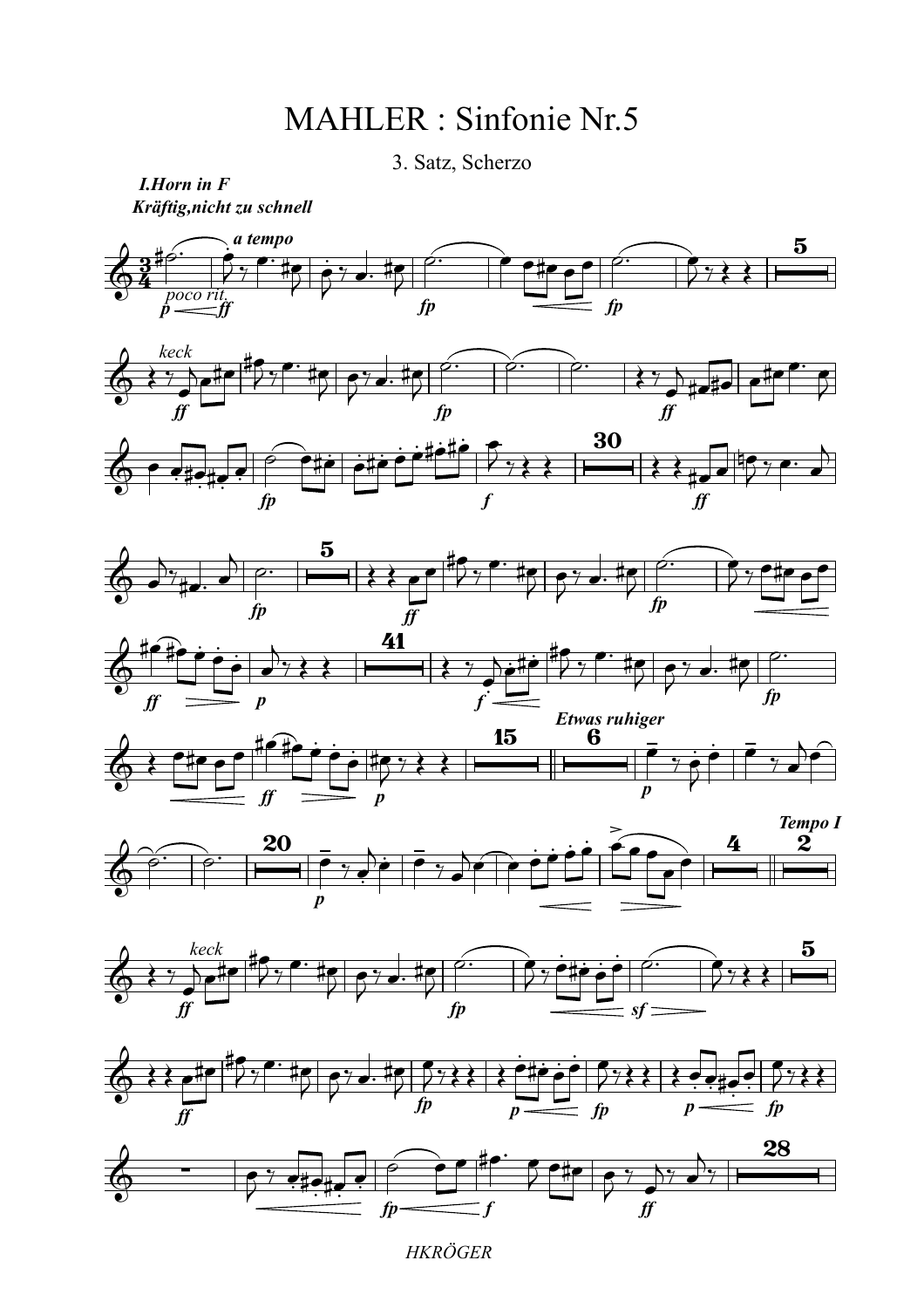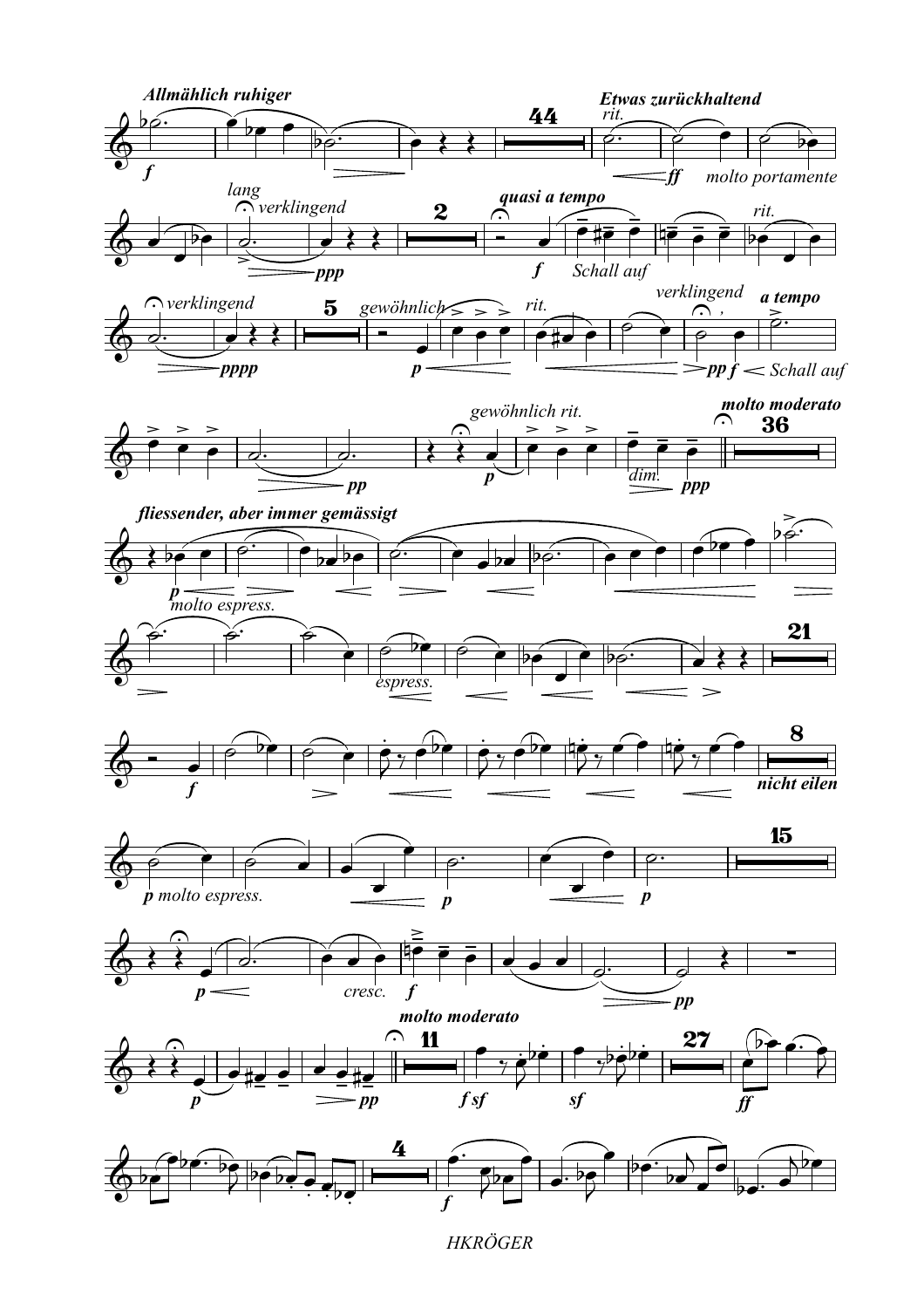

















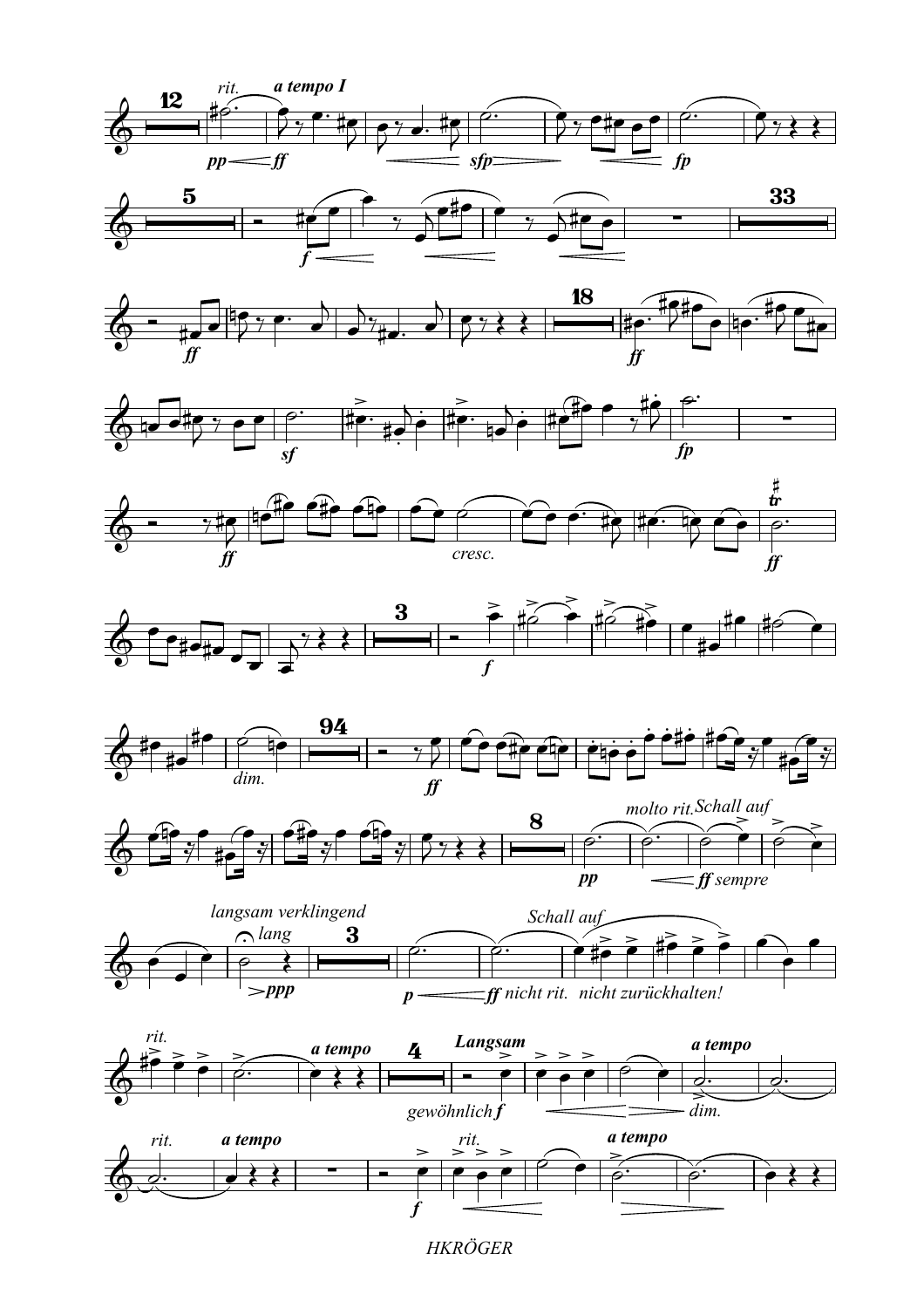















5. Satz

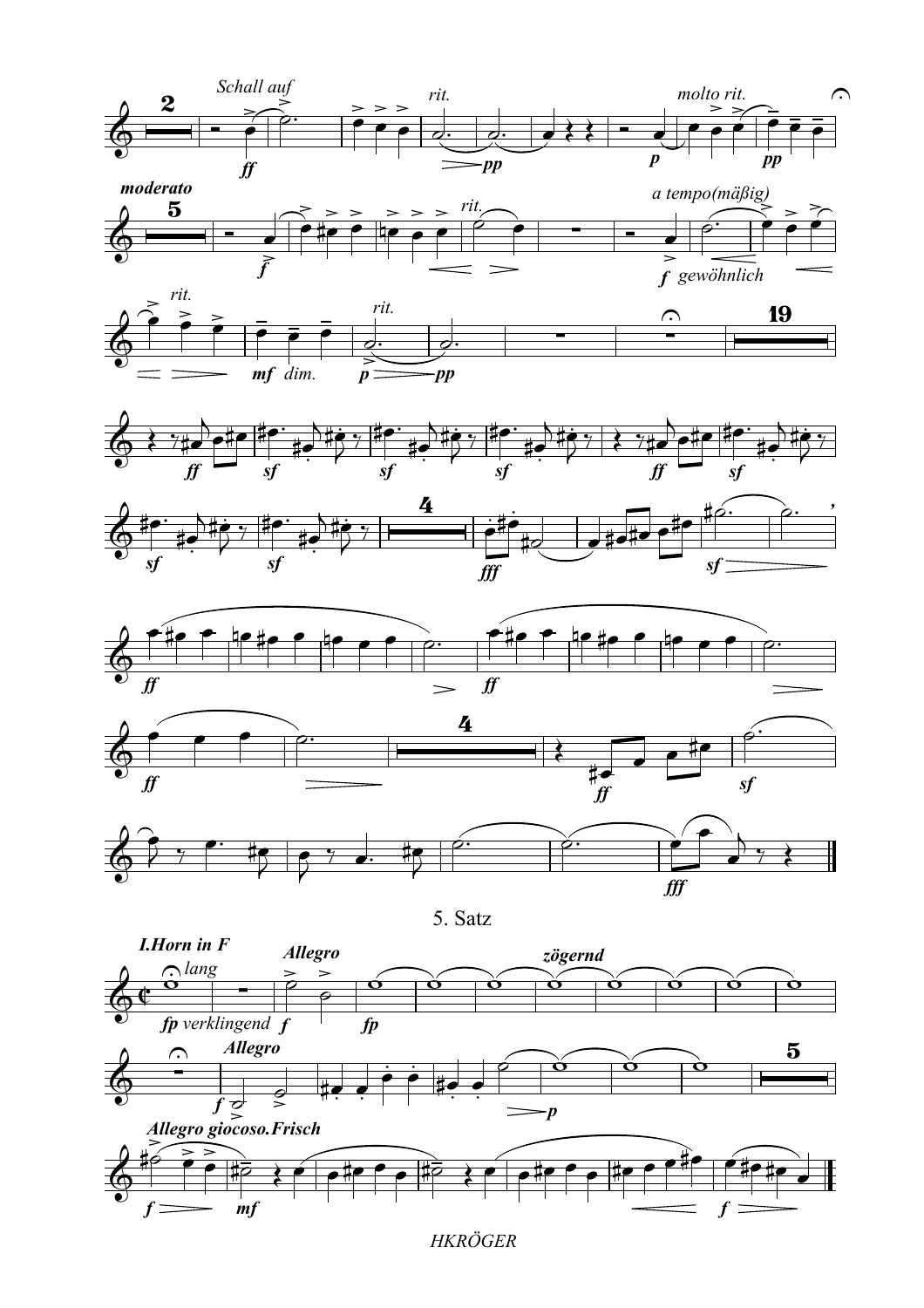<sup>1.</sup> Satz



## MAHLER : Sinfonie Nr. 7

2. Satz, Nachtmusik

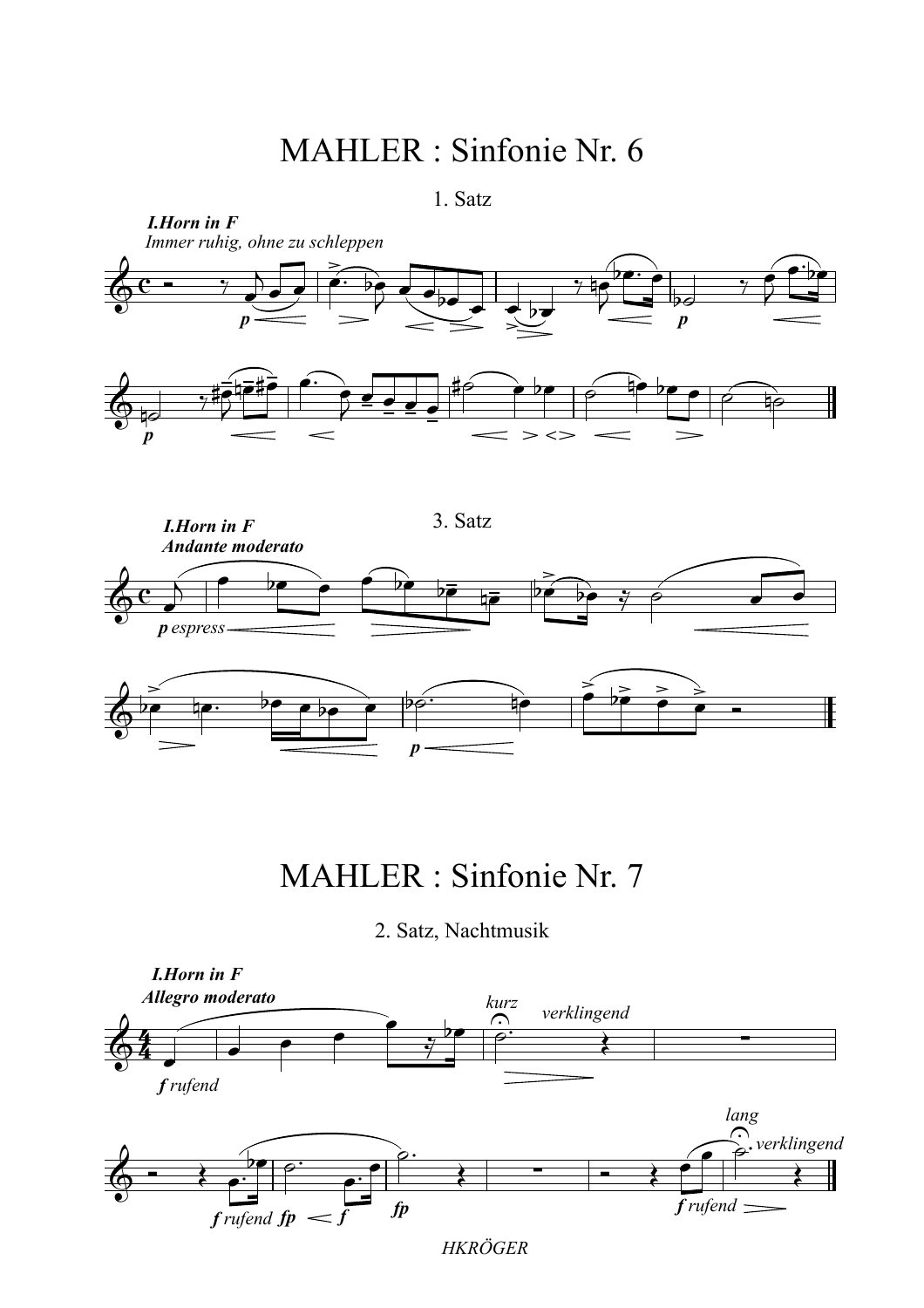